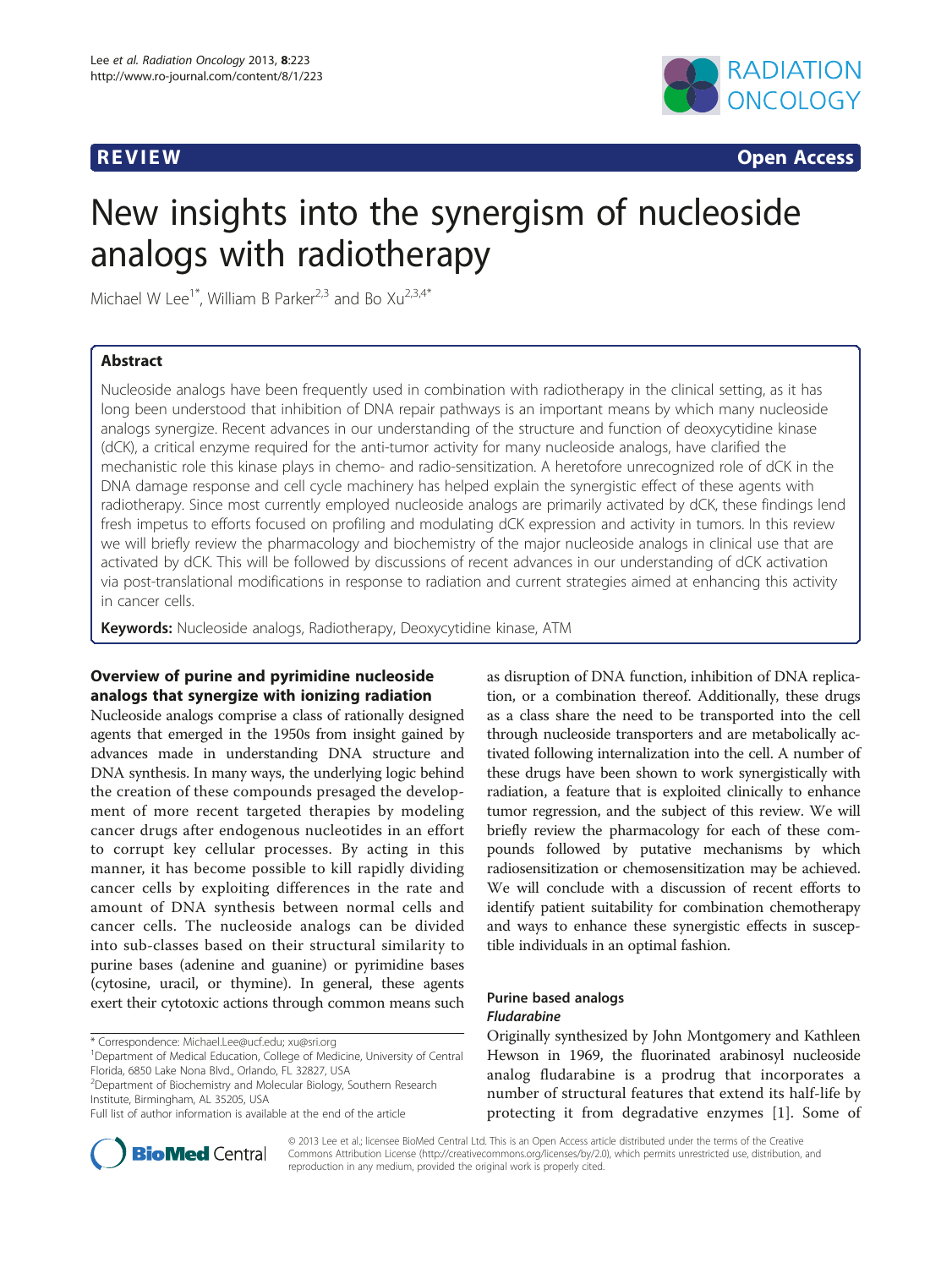these structural features are shared by other nucleoside analogs. For example, the presence of a fluorine atom on the 2- position of the adenine ring makes fludarabine resistant to ADA mediated metabolism. The presence of a hydroxyl group (β instead of α) at the 2-position of the sugar ring is also a common structural modification that helps reduce glycosidic bond cleavage by the bacterial purine nucleoside phosphorylase (PNP), although fludarabine is still susceptible to phosphorolysis by human PNP [[2\]](#page-7-0). Degradation by bacterial PNP can limit oral bioavailability whereas human PNP is involved in normal cellular metabolism of purine nucleosides to bases [[3\]](#page-7-0). Unlike other nucleoside analogs, fludarabine is administered in the monophosphate form to increase solubility and bioavailability [[4,5\]](#page-7-0). However, fludarabinemonophosphate is rapidly dephosphorylated by plasma localized 5′-nucleotidases in a rapid and complete fashion prior to cellular uptake by the hENT1, hENT2, hCNT2, or hCNT3 nucleoside transporters [[5](#page-7-0)]. Once internalized into the target cell, fludarabine is phosphorylated by deoxycytidine kinase (dCK) to a monophosphate form facilitating its retention inside the cell. Phosphorylation of fludarabine to the diphosphate and triphosphate forms appear to be catalyzed by adenylate kinase and nucleoside diphosphate kinase, respectively [[6\]](#page-7-0). The affinity of dCK for fludarabine appears to be relatively weak as evidenced by low Km values (100-600 μmol/L) and this may be explained by the aforementioned structural modifications [\[6-9](#page-7-0)]. Nevertheless, the interaction of dCK with fludarabine is specific and occurs rapidly when dCK is abundant [\[6\]](#page-7-0). As a consequence T-lymphoblasts, which contain high levels of dCK, are particularly sensitive to fludarabine due to the increased production of fludarabine-monophosphate [[10\]](#page-7-0). At the present time, however, the major clinical utility of fludarabine is for the treatment of refractory chronic lymphocytic leukemia (CLL) [[11\]](#page-7-0). Fludarabine has been tested for efficacy against a wide variety of solid tumors in the absence of radiation yielding unimpressive results. This may be potentially explained by the exceedingly low levels of dCK activity seen in non-lymphoid tissues [\[10\]](#page-7-0). However, more recent efforts using fludarabine in combination with radiation have shown promise in treating non-small cell lung cancer (NSCLC) and head and neck squamous cell carcinomas (HNSCC), at least in terms of tolerability and safety [[12](#page-7-0)]. The major molecular actions of fludarabine tri-phosphate, which lead to cytotoxicity and radiosensitivity, may be explained in part by inhibition of DNA polymerases and inhibition of ribonucleotide reductase with consequent depletion of deoxynucleotide pools [[6\]](#page-7-0). Incorporation of fludarabine into DNA can lead to chain termination and induction of apoptosis in a cell cycle specific manner [[13\]](#page-7-0). Alternative mechanisms relating to inhibition of DNA repair machinery have been proposed to explain

cell death initiation in quiescent tumor cells in response to fludarabine [[14\]](#page-7-0).

#### Cladribine

Cladribine, a chlorinated deoxyadenosine nucleoside analog, has been the agent of choice in the treatment of hairy cell leukemia since the early 1990s [[15\]](#page-7-0). Cladribine has also demonstrated utility in the treatment of chronic myelogenous leukemias and non-hodgkins lymphomas but, similar to what has been reported for fludarabine, it has not produced impressive outcomes with solid tumors [[16](#page-7-0)-[18\]](#page-7-0). The synthesis of cladribine in the 1960s grew out of efforts to produce agents with enhanced cytotoxicity and decreased susceptibility to catabolism using insight gained from studies of agents like ara-A [[19](#page-7-0)]. Indeed, the chloride atom placed at the 2-position of the adenine ring is a key modification that interferes with catabolism through inhibition of deamination by ADA [[20](#page-7-0)]. However, oral administration of cladribine is hindered by poor oral bioavailability due to degradation by the actions of bacterial PNP [[21](#page-7-0)]. Thus, cladribine is administered intravenously (IV). Following IV infusion, cladribine is rapidly internalized by cells via the hENT1, hENT2, hCNT2, and hCNT3 transporters and phosphorylated to the monophosphate form by dCK and deoxyguanosine kinase (dGK) [\[22-25\]](#page-7-0), respectively. The relative role of dGK in mediating activation of cladribine is unclear in light of published data showing dGK is localized to the mitochondria whereas endogenous dCK is localized in the cytoplasm (exogenously overexpressed dCK results in nuclear localization) [[26,27\]](#page-7-0). Thus, phosphorylation by dCK is thought to be a critical event that is responsible for both enriching cladribine inside the cell and preparing it for its cytotoxic actions [[28](#page-8-0)]. The triphosphate form of cladribine is achieved after successive phosphorylation of the mono- and di-phosphate forms by the nucleoside monophosphate kinase and the nucleoside diphosphate kinase. Once the triphosphate is generated it serves as an effective substrate for DNA replication enzymes like DNA polymerases [[29,30\]](#page-8-0). While incorporation of cladribine into DNA does not block chain extension per se, it is an inefficient substrate for extension and facilitates missincorporation of nucleotides [\[29\]](#page-8-0). Nevertheless, incorporation of cladribine into DNA leads to inhibition of DNA synthesis and, importantly, inhibition of DNA repair which in turn leads to formation of single strand breaks in DNA, poly(ADP-ribose) polymerase (PARP) activation and apoptosis via p53 dependent and independent pathways [[31](#page-8-0)-[33](#page-8-0)]. Interestingly, cladribine is toxic to both resting and actively proliferating cells (a feature shared with fludarabine) possibly in a p53 dependent manner [[34](#page-8-0)]. In addition to its effects on DNA synthesis and repair, the tri-phosphate form of cladribine has also been shown to inhibit ribonucleotide reductase (RR) [[30](#page-8-0)]. Inhibition of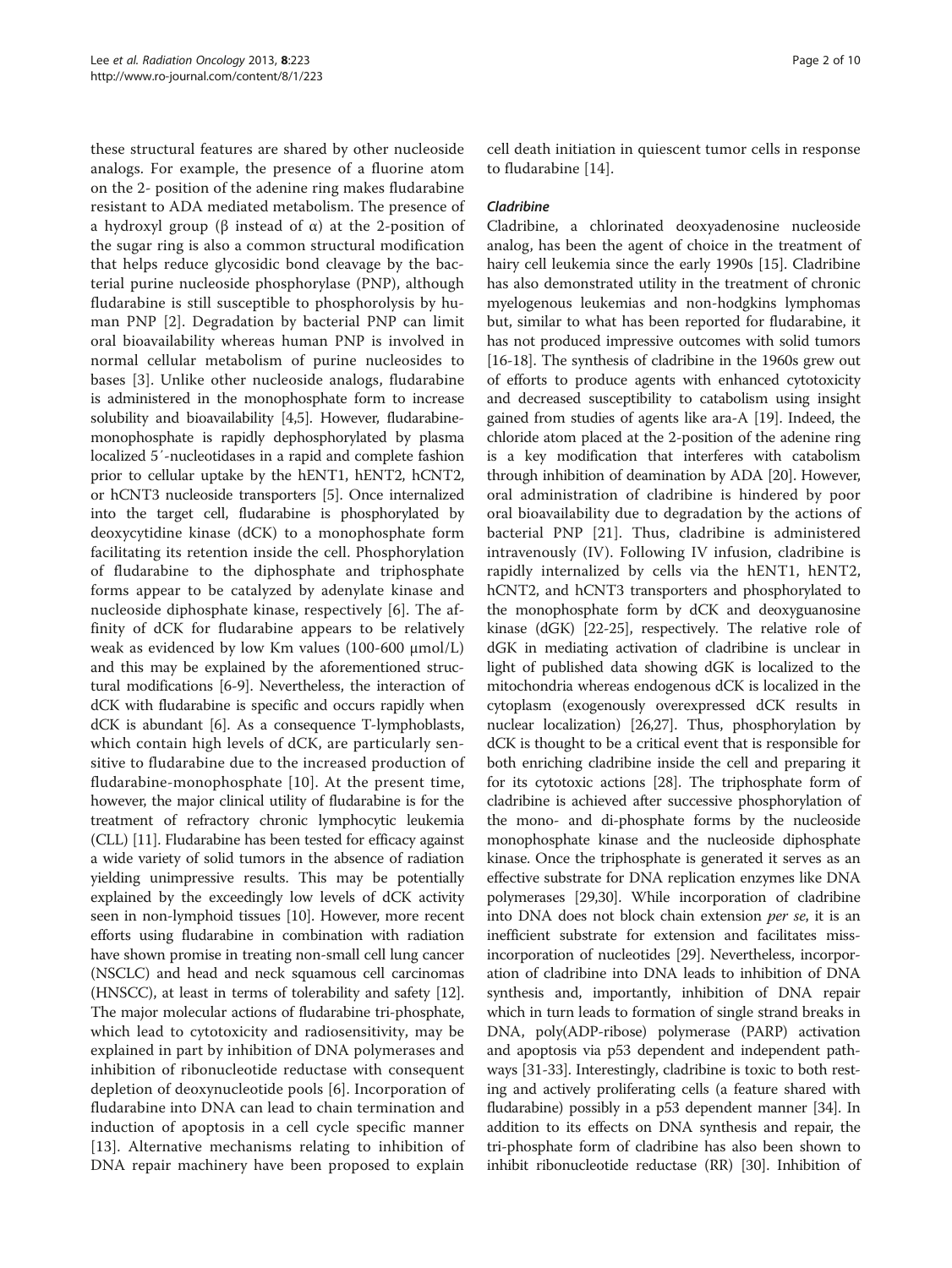RR by cladribine results in depletion of deoxynucleoside triphosphate (dNTP) pools leading to further inhibition of DNA synthesis and inappropriate activation of endonucleases that promote formation of stand breaks [\[35\]](#page-8-0). Other mechanisms regarding the cytotoxic actions of cladribine have also been reported. Fabianowska-Majewska et al. reported that cladribine can inhibit deoxyadenosine deamination and phosphorylation suggesting a role in regulating deoxyadenosine metabolism [[36\]](#page-8-0). Several groups have demonstrated that cladribine may directly damage the mitochondria, disrupt mitochondrial function and promote the release of AIF [[37,38\]](#page-8-0). Despite the similarities in structure and mechanism to other nucleoside analogs, we are not aware of any successful clinical trials using cladribine as a radiosensitizer [[39,40\]](#page-8-0).

## Clofarabine

Clofarabine (2-Chloro-9-(2-deoxy-2-fluoro-β-D-arabinofuranosyl)-adenine) is a deoxyadenosine analog used in the treatment of acute lymphoblastic leukemia (ALL) and acute myelogenous leukemia (AML) [\[41](#page-8-0)]. A number of favorable structural features of other nucleoside analogs were incorporated into clofarabine to help improve its pharmacokinetic profile and reduce toxicity, without altering pharmacodynamics [\[41,42\]](#page-8-0). For example, the addition of a fluoride atom to the 2'-position on the sugar group increases resistance to acidic conditions and bacterial PNP [[43](#page-8-0)]. Also, reminiscent of modifications to cladribine and fludarabine, a halogen (chloride) at the 2-position of the adenine ring helps protect clofarabine from adenosine deaminase [[43,44\]](#page-8-0). In addition, the presence of this chloride atom appears to enhance the catalytic efficiency of dCK for clofarabine [\[45\]](#page-8-0).

After administration, clofarabine is transported into the cell by the concerted action of three types of nucleoside transporters, hENT1, hENT2, and hCNT2 [[22,23](#page-7-0)]. Passive transport across the plasma membrane may also occur depending on the concentration of drug administered [\[22\]](#page-7-0). Upon entry into the cell, clofarabine undergoes rapid phosphorylation by dCK [[41](#page-8-0)]. This is followed by rapid phosphorylation to the diphosphate form by purine nucleotide monophosphate kinase and to the triphosphate form by purine nucleotide diphosphate kinase [[46](#page-8-0)]. The phosphorylation of clofarabine by dCK appears to occur with greater efficiency than fludarabine and cladribine [[41,47,48\]](#page-8-0). Phosphorylation by dCK facilitates retention of clofarabine inside the cell thereby enriching intracellular drug concentrations. Indeed, the ABCG2 drug efflux pump can eject unphosphorylated clofarabine from the cell but not the monophosphate form [[49](#page-8-0)]. As a result, the tissue distribution and relative expression levels of dCK in normal and cancer cells can influence both therapeutic efficacy and toxicity of clofarabine and other nucleoside analogs phosphorylated by dCK. Equally important is the fraction of active dCK present in normal cells as compared to cancerous cells. As discussed later in this review, while dCK is active in its native unphosphorylated state, its kinase activity is greatly enhanced when it is phosphorylated [[50,51](#page-8-0)]. Once phosphorylated to the tri-phosphate form, clofarabine acts as a fraudulent nucleoside and is incorporated into DNA but serves as a poor substrate for subsequent addition of nucleosides onto the growing chain [[52](#page-8-0)]. This, in turn, results in chain termination and strand breaks. The triphosphate form of clofarabine has also been shown to interfere with DNA polymerase-α, but not β or γ [[52,53](#page-8-0)]. Finally, clofarabine-triphosphate is a potent inhibitor of ribonucleotide reductase (RR) that appears to result in an increase in clofarabine-triphosphate incorporation into DNA by depleting cellular concentrations of the normal, endogenous nucleotides [\[52,53\]](#page-8-0). Several studies suggest that clofarabine ultimately promotes induction of apoptosis through a combination of direct and indirect effects on the mitochondria [\[37,54](#page-8-0)]. As with the other radiosensitizing nucleoside analogs, in vivo activity against solid tumors have failed to reveal any objective responses in the absence of co-treatment with radiation [[55](#page-8-0)]. However, the effectiveness of clofarabine for solid tumors has shown promise in vitro when used in tandem with radiation [[56\]](#page-8-0).

## Nelarabine

Nelarabine is a prodrug of the guanosine analog, 9-β-Darabinofuranosyl guanine (ara-G), that was granted accelerated approval by the FDA in 2005 for the treatment of T-cell ALL (T-ALL) and T-cell lymphoblastic lymphoma (T-LBL) [[57\]](#page-8-0). Although ara-G was originally synthesized in the early 1960s its maturation into a viable clinical treatment modality was hindered because of its poor solubility [[58\]](#page-8-0). However, in the 1970s work on human PNP deficiency rekindled interest in ara-G. Several key observations emerged from these studies: 1) human PNP deficiency can lead to depletion of T cells, 2) T cell cytotoxicity is associated with elevations in intracellular levels of dGTP (because dGTP is normally degraded by human PNP), and 3) B lymphocytes are largely unaffected, possibly as a result of differences in metabolism or cell cycle dependent accumulation of dGTP [[59](#page-8-0)-[63\]](#page-8-0). Based on these observations, it became apparent that T cells would be subject to killing by a guanine based analog, such as ara-G, which is not subject to degradation by human PNP [[64\]](#page-8-0). Subsequent studies revealed that the cytotoxic actions of ara-G were principally directed towards T cells [[64](#page-8-0)]. This was followed by the successful synthesis of nelarabine via addition of a methyl group to the N6 position of the guanine ring [[58](#page-8-0)]. Upon administration, nelarabine is converted to ara-G by plasma localized ADA [\[58](#page-8-0)]. Ara-G readily enters cells via the hENT whereupon it is rapidly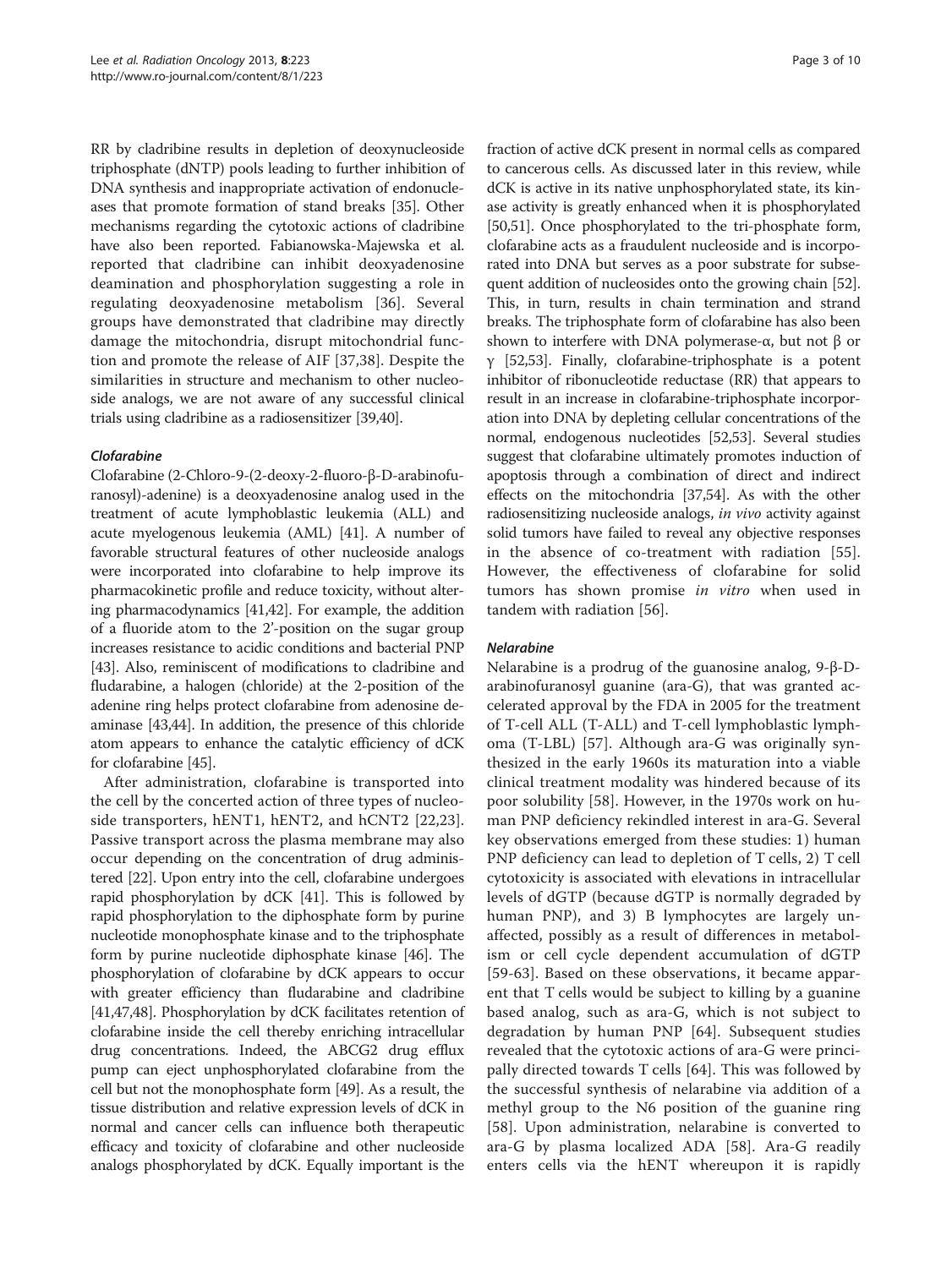phosphorylated by either dCK or dGK, in a rate limiting manner, to the monophosphate form [[65,66\]](#page-8-0). Phosphorylation to the di-phosphate and tri-phosphate forms may also be catalyzed by dGK [[63,66](#page-8-0)]. The intracellular concentrations of ara-GTP appear to be highly dependent and related to kinase activity of dCK or dGK. An increase in dCK activity or dGK activity facilitates higher intracellular concentrations of ara-GTP which shifts the preference of ara-G from dGK to dCK [[66\]](#page-8-0). Additionally, the presence of a β hydroxyl group at the 2'-position of the sugar moiety leads to high intracellular levels of ara-G by reducing its susceptibility to human PNP [\[64\]](#page-8-0). Recent studies have suggested that the ABCB1 transporter may play a role in development of resistance by pumping ara-G out of the cell although the prevalence of this mechanism is uncertain [[67](#page-8-0)]. Nevertheless, once sufficient intracellular levels of ara-GTP are reached, incorporation of ara-GTP into DNA blocks chain extension leading to strand breaks and, ultimately, apoptosis [\[64](#page-8-0),[68\]](#page-8-0). Although there is currently no evidence that nelarabine or ara-G act as radiosensitizers, their reliance on dCK may make them subject to activation by the IR/ATM/dCK pathway thereby facilitating synergism as discussed below.

# Pyrimidine based analogs

## **Cytarabine**

The deoxycytidine analog cytarabine (also known as ara-C or 1-β-arabinofuranosylcytosine) has been in clinical use for leukemias such as acute myelogenous leukemia (AML) since its synthesis in the late 1950s. Ara-C resembles endogenous deoxycytidine in all respects save for the position of the 2'-hydroxyl group on the sugar moiety which is in the arabinose configuration to distinguish it from cytidine. After administration, ara-C is primarily transported into cells via the human equilibrative transporter (hENT1) although this is thought to be concentration dependent [\[69](#page-8-0)]. At high concentrations, however, ara-C may enter the cell by passive diffusion [\[70\]](#page-8-0). Once inside the cell ara-C is phosphorylated in sequence to the triphosphate form by dCK and pyrimidine nucleotide kinases [[71](#page-8-0)]. As with other nucleoside analogs, phosphorylation can serve as a means to retain ara-C in the cell however, it has been noted that phosphorylated ara-C can be effluxed from the cell by multi-drug resistance proteins (MRPs) 5 and 7 [\[72](#page-8-0)]. The importance of dCK mediated phosphorylation is supported by studies that show resistance to ara-C in cells lacking dCK [[73,74\]](#page-8-0). Like other nucleoside analogs discussed thus far, it is the triphosphate form that is incorporated into DNA. Incorporation of ara-CTP into DNA occurs in competition with endogenous deoxycytidine triphosphate (dCTP) and once incorporated, the hydroxyl group on the ribose makes ara-CTP a poor substrate for chain extension. Ara-C appears to induce cell death via activation of the apoptotic program and inhibition of

Bcl-2 expression re-sensitizes AML blasts to cell killing by Ara-C [[75\]](#page-8-0). The mechanism of cell death may involve generation of reactive oxygen species [[76](#page-8-0)]. As with ara-G, there is currently no evidence that ara-C can act as a radiosensitizer. However, because dCK is important for the activation of ara-C, there is a potential for chemosensitization by IR as discussed below.

#### **Gemcitabine**

The deoxycytidine analog, gemcitabine, is employed in the treatment of metastatic breast cancers, locally advanced or metastatic non-small cell lung cancers, pancreatic cancers, and relapsed ovarian cancers [[77](#page-8-0)-[84](#page-9-0)]. To address metabolic limitations of ara-C, gemcitabine was structurally modified through the addition of two fluorine atoms in lieu of a hydroxyl group on the 2'-position of the ribose. Similar to ara-C, gemcitabine is internalized into target cells via the human equilbrative nucleoside transporter 1 (hENT1) although other nucleoside transporters appear to also play an important role in uptake [[24,](#page-7-0)[85,86](#page-9-0)]. Also, like ara-C, gemcitabine is phosphorylated to the monophosphate form by dCK [[87\]](#page-9-0). Gemcitabinemonophosphate is converted to the di-phosphate and tri-phosphate form in succession by pyrimidine nucleotide kinases [[88,89](#page-9-0)]. Heinemann et al. demonstrated that, in contrast to ara-C tri-phosphate, gemcitabine triphosphate enters cells more rapidly, has a higher affinity for dCK and a slower elimination rate, leading to prolonged inhibition of DNA synthesis [[87\]](#page-9-0). It has been documented that MRP 5 and 7 can pump gemcitabine out of the cell following internalization as a resistance mechanism [[72\]](#page-8-0). Following phosphorylation to the triphosphate form, gemcitabine-triphosphate is incorporated into DNA leading to inhibition of DNA synthesis [[90\]](#page-9-0). Interestingly, after the incorporation of gemcitabinetriphosphate into DNA a single, normal nucleotide is added to the 3'-hydroxyl of its ribose, shielding gemcitabine from DNA repair mechanisms including base excision repair [[91](#page-9-0)]. The diphosphate form of gemcitabine is also a potent inhibitor of ribonucleotide reductase which leads to inhibition of DNA synthesis via depletion of deoxynucleotides [[91](#page-9-0)]. As a consequence of this action, declining levels of dCTP de-inhibit dCK, increasing its activity favoring the generation of additional gemcitabine triphosphate [\[92](#page-9-0)]. Although the precise manner by which cell death is executed remains unclear, it is most likely mitochondrially mediated and caspase dependent [\[93](#page-9-0),[94\]](#page-9-0).

# Mechanisms of synergism between nucleoside analogs and ionizing radiation

The clinical use of radiation in combination with chemotherapeutic agents gained significant momentum in the 1970s although many of the original studies date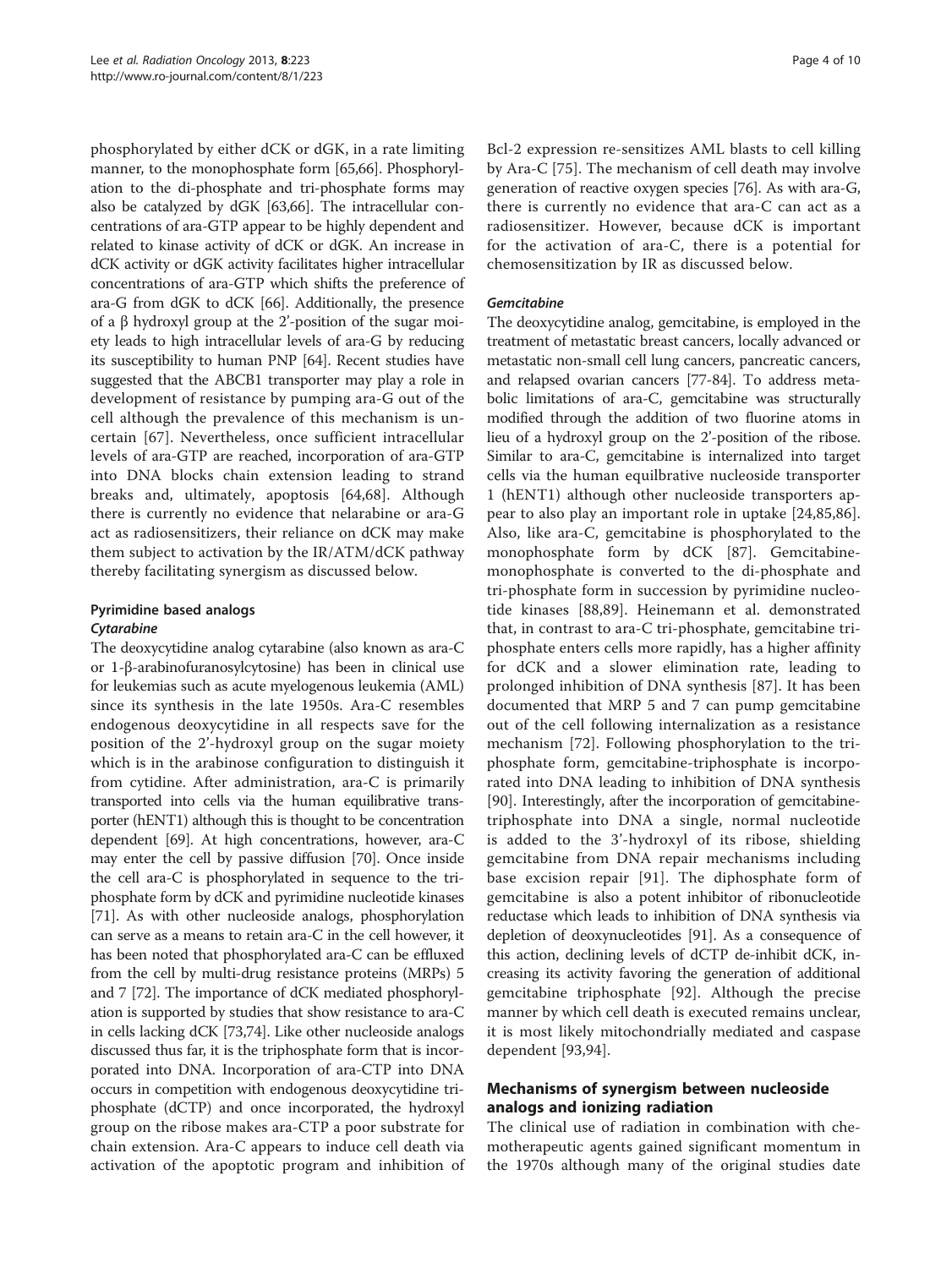back to the early 1960s [[95](#page-9-0)]. The underlying goal of these early efforts was a simple one, to synergistically increase tumor cell killing and improve patient outcomes [\[95](#page-9-0)]. The most studied means of synergism has been radiosensitization of cancer cells with nucleoside analogs. At the present time, gemcitabine, fludarabine, and clofarabine are employed clinically as radiosensitizers [[96](#page-9-0)-[100](#page-9-0)]. Observations from these and other studies have revealed mechanistic commonalities between these agents that contribute to radiosensitization including inhibition of DNA repair and modulation of nucleotide synthesis/ availability. Ultimately, it is thought that these effects culminate in cell cycle redistribution/arrest and inhibition of DNA synthesis. While many questions remain unanswered concerning how these mechanisms work together to achieve radiosensitization this topic has been reviewed extensively elsewhere [[100](#page-9-0),[101\]](#page-9-0). An alternative explanation of the synergism between radiation and nucleoside analogs, that remains underexplored, is IR-mediated chemosensitization. As discussed, not all nucleoside analogs act as radiosensitizers. Indeed, Nelarabine (ara-G), cytarabine (ara-C) and cladribine are not known to function as radiosensitizers despite having significant similarities in mechanism of action and metabolism to the radiosensitizing nucleoside analogs noted above. However, the ability to chemosensitize cells to these agents could represent an important strategy for synergism. Here we will briefly review the involvement of DNA repair inhibition in radiosensitization and contrast this mechanism with a recently identified pathway involving the ATM kinase and dCK that may lead to synergism through chemosensitization.

## Radiosensitization through inhibition of DNA repair

Inhibition of DNA repair is one method for nucleoside analog induced radiosensitization. Indeed, the inhibition of DNA repair pathways is a logical means by which these drugs could sensitize cancer cells to the DNA damaging actions of ionizing radiation. However, while DNA repair pathways remain an attractive target, there are few published examples of this type of inhibition by nucleoside analogs. The nature of the interaction between the DNA repair machinery and nucleoside analogs that leads to enhanced radiosensitization remains poorly described. For example, Wachters et al. used cells that were deficient in either XRCC2 or XRCC3 to show that gemcitabine interferes with homologous recombination (HR) repair pathways possibly by inhibiting Rad51 [\[102](#page-9-0)]. These same authors had previously reported that gemcitabine radiosensitization was not dependent on NHEJ and in fact radiosensitization was enhanced in the absence of an intact NHEJ system [[103](#page-9-0)]. These results correlate well with cell cycle studies of gemcitabine that demonstrate maximal radiosensitization occurs in cells

that have progressed into S phase when HR would be most active [\[104,105\]](#page-9-0). However, it is known that cells in S phase are more radioresistant compared to cells in other phases of the cell cycle. Also, there does not appear to be any significant increase in double strand break formation or repair with gemcitabine and radiation combination in tissue culture models [[105](#page-9-0),[106](#page-9-0)]. This is in contrast with more recent studies demonstrating increased γ-H2A.X formation (a marker of double strand breaks) by gemcitabine and clofarabine in cells with siRNA silenced Neil1 [[107](#page-9-0)]. Neil1 is a key glycosylase that initiates BER. Thus, the importance of gemcitabine mediated inhibition of HR in promoting radiosensitization and the explanation behind enhancement of radiosensitization in S phase remain to be fully elucidated. In the case of fludarabine, several publications have shown that it can inhibit BER [[106,108\]](#page-9-0). A more recent study by Bulger et al. showed that the BER associated glycosylase UDG is upregulated in response to fludarabine in the leukemic cell line, HL60 [\[109\]](#page-9-0). Nevertheless, the consequences of fludarabines effects on BER in terms of radiosensitization remain unclear. Finally, a recent study by Stackhouse et al. examined the combination treatment with clofarabine and radiation where cell lines from several solid tumors were pre-treated with clofarabine for 1 hour followed by low dose IR treatment [\[56\]](#page-8-0). The most profound responses to this combination were seen in the head and neck cancer cell line SR475, the pancreatic cancer cell line PANC-1, and the colon cancer cell line HCT-116. The explanation as to how clofarabine radiosensitizes may relate to its ability to interfere with the DNA damage response and inhibit DNA repair [\[96\]](#page-9-0). Indeed, it has been reported that incorporation of clofarabine monophosphate into DNA may serve to inhibit DNA repair [\[41\]](#page-8-0). In general more studies are needed to validate the importance of DNA repair inhibition in mediating radiosensitization by nucleoside analogs. As a case in point, cladribine is known to inhibit DNA repair but it is a poor radiosensitizer.

## Role of IR-induced activation of deoxycytidine kinase in chemo- and radiosensitization

A number of publications have demonstrated that radiation alone can enhance the activity of dCK [\[110-112](#page-9-0)]. Interestingly, Csapo et al. show that increased dCK activity following low dose IR treatment is not a result of changes in dCK protein levels but rather due to post-translational modifications such as phosphorylation [[110](#page-9-0)]. Given the critical role dCK plays in phosphorylating and activating agents such as gemcitabine, fludarabine, clofarabine, cladribine, nelarabine (ara-G), and cytarabine (ara-C) one would predict that cells with higher dCK activity (either intrinsically or via IR induction) would accumulate higher levels of active drug. This in turn would lead to enhanced cell cycle arrest, DNA damage by means of DNA repair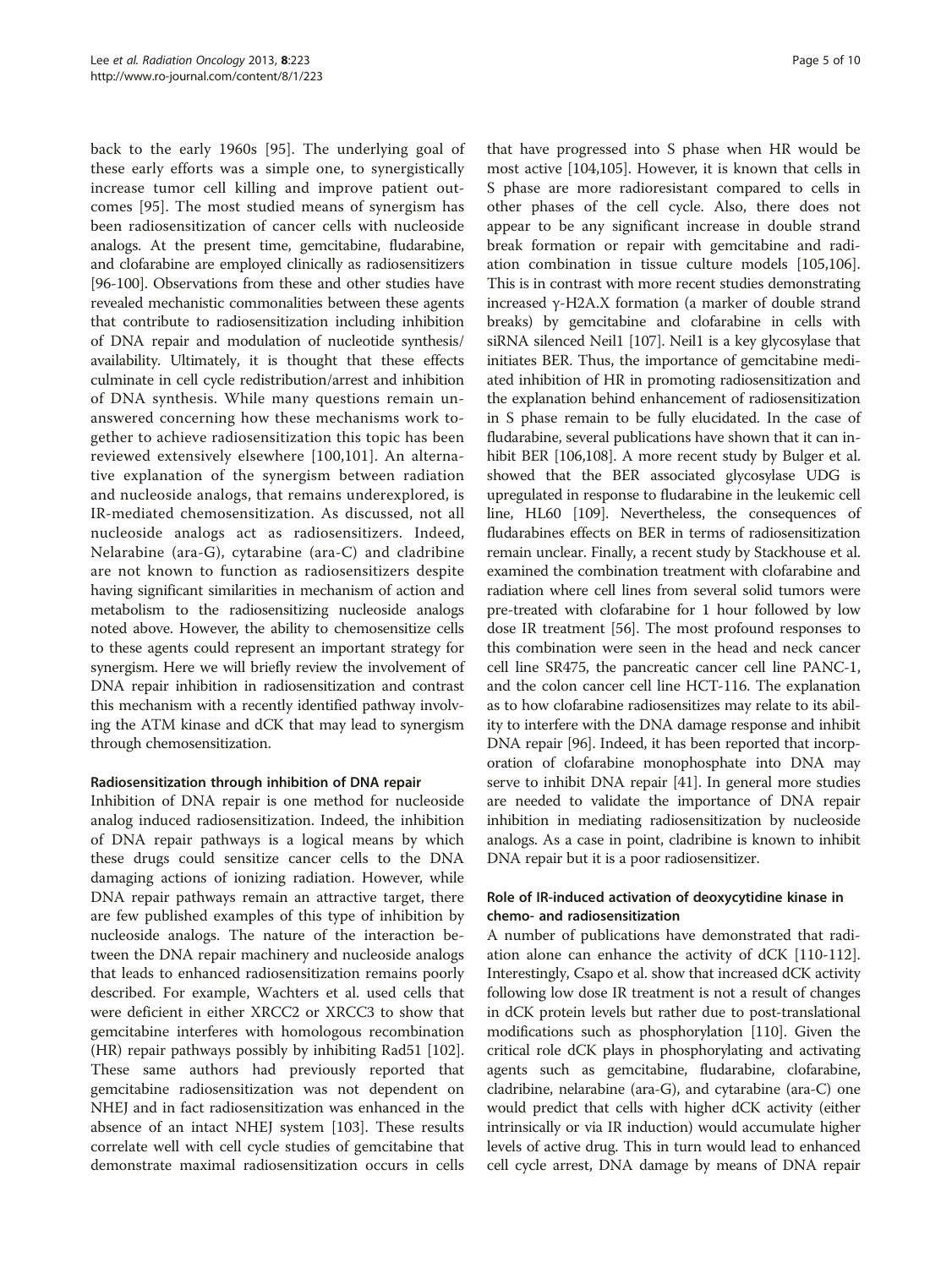inhibition or depletion of deoxynucleotide pools depending on the actions of the nucleoside analog in question. In support of this idea, Gregoire et al. went one step further by showing that increases in dCK activity directly correlate with radiosensitization exhibited by gemcitabine [\[97](#page-9-0)]. While these authors were able to demonstrate a tight correlation between the mRNA levels of dCK and radiosensitization the correlation between protein levels and radiosensitization was less robust again suggesting a role for post-transcriptional or post-translational modifications in dCK function and activity. The importance of post-translational modification of dCK was subsequently outlined in an eloquent series of studies by Bontemps and colleagues in which they demonstrated the role of phosphorylation in activating and stabilizing dCK kinase activity [[50](#page-8-0)[,113](#page-9-0)-[115](#page-9-0)]. In these studies a number of candidate phosphorylation sites were identified including Thr-3, Ser-11, Ser-15, and most importantly, Ser-74 [\[50\]](#page-8-0). How dCK activation mediates the synergism between nucleoside analogs and radiation remained unclear until only recently. Our group has established that dCK can be phosphorylated by the DNA damage responsive kinase ATM on Ser-74, thereby directly linking radiation and dCK activation [[51](#page-8-0)] (Figure 1). We further show that phosphorylated dCK can interact with and inhibit cyclin dependent kinase 1 (cdk1) which participates in governing the transition of cells from the G2 to M phase [[116](#page-9-0)]. Thus increasing dCK activity via IR could potentiate synergism by creating a cellular environment favoring increased phosphorylation and activation of some, but not all nucleoside analogs [[117](#page-9-0)]. Thus chemosensitization would occur as a result of the enhanced ability of nucleoside analogs to alter nucleotide synthesis and availability, cell cycle synchronization, and DNA repair processes. However, it is important to note that this synergism

would not occur uniformly with all nucleoside analogs as evidenced by documented substrate preferences for S74 phosphorylated dCK or the S74E mutant [[117,118](#page-9-0)]. Additionally, given the observation that maximal radiosensitization occurs when nucleoside analogs are administered prior to radiation activation of dCK by IR may represent a secondary event that propagates synergism rather than initiate it. Future studies are needed to fully understand the role that this signaling pathway plays in chemo- and radiosensitization and, ultimately, its clinical utility.

# Clinical application of deoxycytidine kinase as a biomarker and drug target

As noted above, many genes involved in DNA repair, DNA damage response, and activating nucleoside analogs have been determined to mediate the synergism between nucleoside analogs and radiation. Assessing how these genes and their resultant proteins are altered in cancer or in response to treatment offers the promise of identifying biomarkers to predict the potential susceptibility of individual patients to combination chemotherapy and radiotherapy. Additionally, gaining understanding of how these genes function to promote or impair chemosensitization or radiosensitization could yield insight into how to therapeutically enhance these processes using small molecule or gene therapy approaches. Focusing on deoxycytidine kinase, we will review the active efforts to identify variants of dCK that can drive the activation of nucleoside analogs and then follow this by a discussion of work towards establishing high-throughput screening methods for identification of therapeutic modulators of dCK.

Several groups have used pharmacogenomic approaches to identify genetic variants of dCK. Lamba et al. conducted an extensive examination of dCK single

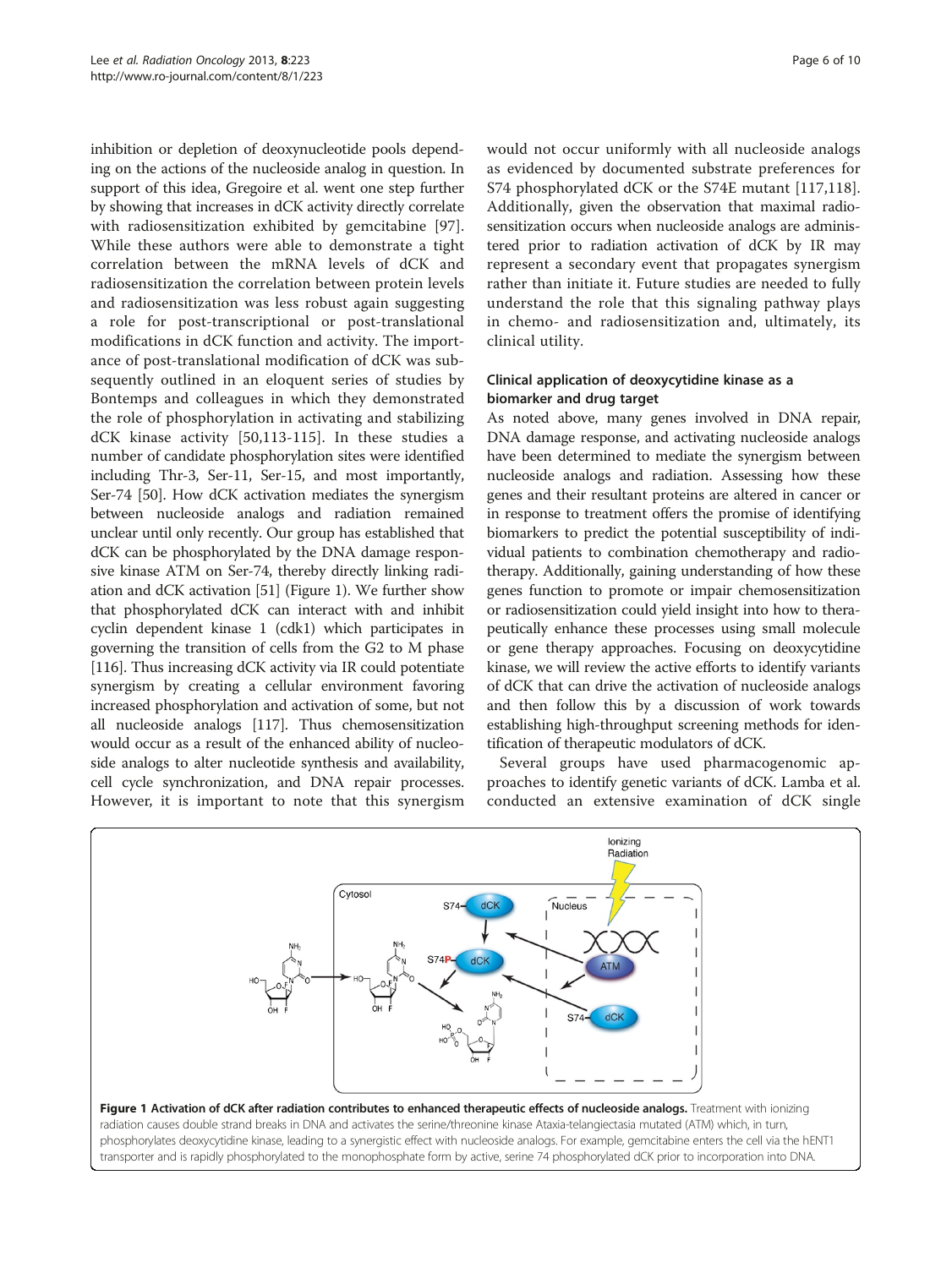nucleotide polymorphisms (SNPs) in both European and African populations [[119\]](#page-9-0). They identified a total of 64 genetic variants of which 3, I24V, A119G, and P122S, were nonsynonymous changes in the coding region. Further analysis of these variants revealed that I24V, A119G, and P122S exhibited significantly reduced ability to phosphorylate cladribine as compared to wild type dCK. The expression of these variants was examined clinically in patients with AML receiving ara-C either in short infusions or continuously. However, due to the low numbers of patients with these nonsynonymous polymorphisms their clinical significance remains unclear and further study is needed. A subsequent study by Kocabas et al. confirmed these results and analyzed the implications of these and other single amino acid changes (I24V, A119G, and P122S) on the structural conformation of dCK [[120](#page-9-0)]. They note that these amino acid substitutions could alter the local flexibility and destabilize the conformation of dCK, however, the overall effect on dCK activity or as a phosphorylation target itself remain unclear. Li et al. identified an additional SNP in dCK (rs4308342) located in an intron that appears to be associated with altered sensitivity of lymphoblastoid cells from ethnically diverse populations to gemcitabine and ara-C [\[121](#page-9-0)]. These studies and others have helped pry open the door to discerning the relative contribution of individual amino acids in the function of dCK though it is evident that not all mutations in dCK have prognostic value as biomarkers [\[122\]](#page-9-0). Interestingly, none of the mutants identified in these screens had alterations in either the active site or phosphorylation sites of dCK such as serine-74. However, several publications have demonstrated that loss or attenuation of dCK activity can have profound implications on the activation of gemcitabine and ara-C. Indeed, independent studies by Saiki et al. and Ohmine et al. used matched pancreatic cell lines that were either sensitive or resistant to gemcitabine and then used gene expression and proteomic analysis approaches to define the role of dCK in gemcitabine resistance [\[123,124](#page-9-0)]. While it is becoming clear that dCK kinase activity is necessary for activation and efficacy of nucleoside analogs it is unclear if dCK phosphorylation site mutants are viable biomarkers or potential drug targets. However, phosphorylated dCK may be useful as a biomarker to gauge the functionality of dCK following radiotherapy but prior to administration of nucleoside analogs. Nevertheless, by gaining a more in depth understanding of how mutations in dCK alter its conformation and its ability to serve as a target for phosphorylation, it might be possible to screen or design small molecules to stimulate activation of dCK. However, key questions emerge such as: What types of dCK mutations might activate dCK? Can identification of dCK mutants with enhanced activity serve as a basis for small molecule drug design or gene therapy approaches?

To properly address these questions a high-throughput platform for identifying dCK mutants that have altered activity is needed. One such approach has been developed and tested by Rossolillo et al. who tested a retrovirus based system for generating screening libraries of gene mutants [[125](#page-9-0)]. To validate their system they generated and identified mutant versions of dCK which, when over-expressed in cancer cells, alter susceptibility to gemcitabine. The most exciting mutant to emerge from this study is G12 a triple mutant that is altered at amino acids 171, 247, and 249 (E171K, E247K, and L249M). They demonstrate that although G12 phosphorylates gemcitabine as efficiently as wild type dCK, the G12 mutant exhibits significantly diminished ability to phosphorylate the endogenous dCK target, deoxycytidine as compared to wild-type dCK. Thus the G12 mutant is less likely to interfere with normal nucleotide synthesis catalyzed by dCK and instead is more directed towards gemcitabine activation. This suggests that the potential exists to modulate dCK to enhance its ability to phosphorylate nucleoside analog pro-drugs to active form. They also demonstrate that G12 has superior phosphorylation kinetics for gemcitabine compared to either the S74E mutant or the A100V, R104M, D133A triple mutant which also has altered substrate specificity [[9,](#page-7-0)[118,126\]](#page-9-0). They posit that because the E247 and L249 are located in the base sensing loop, which is thought to govern folding of dCK following binding of ATP or UTP, their mutation may explain the shift in substrate specificity seen with G12. Furthermore, the E171 residue located in alpha helix-7, which is involved in dCK dimer formation, may abrogate dCK dimer formation thus impairing its activity. Therefore this approach relies on generation of dCK mutants and validation of their activity prior to structural analysis.

An alternative approach that merits discussion uses insight gained from structural and functional studies of dCK to guide the design of dCK variants that can be expressed in cancer cells using gene therapy technology [[127\]](#page-9-0). In this study, by Neschadim et al. dCK cDNA mutants were generated that exhibit altered activity and substrate specificity, and they were packaged them into lentiviral vectors for delivery to lymphoma or glioblastoma cells lines (Jurkat and MOLT-4 or U87mg, respectively). Mutation of dCK at arginine-104 and aspartic acid-133 have been previously demonstrated to alter the substrate specificity of dCK to include thymidine and deoxyuridine [[126\]](#page-9-0). Still other studies have demonstrated that substitution of a glutamic acid residue in lieu of serine-74 leads to enhanced dCK activity by mimicking S74 phosphorylation [[50,](#page-8-0)[118,126](#page-9-0)]. For example, Hazra et al. sought to ascertain if expressing dCK double (R104M and D133A) or a triple (R104M, D133A, and S74E) mutants in cancer cells would increase the sensitivity of dCK to non-natural substrates like pro-drugs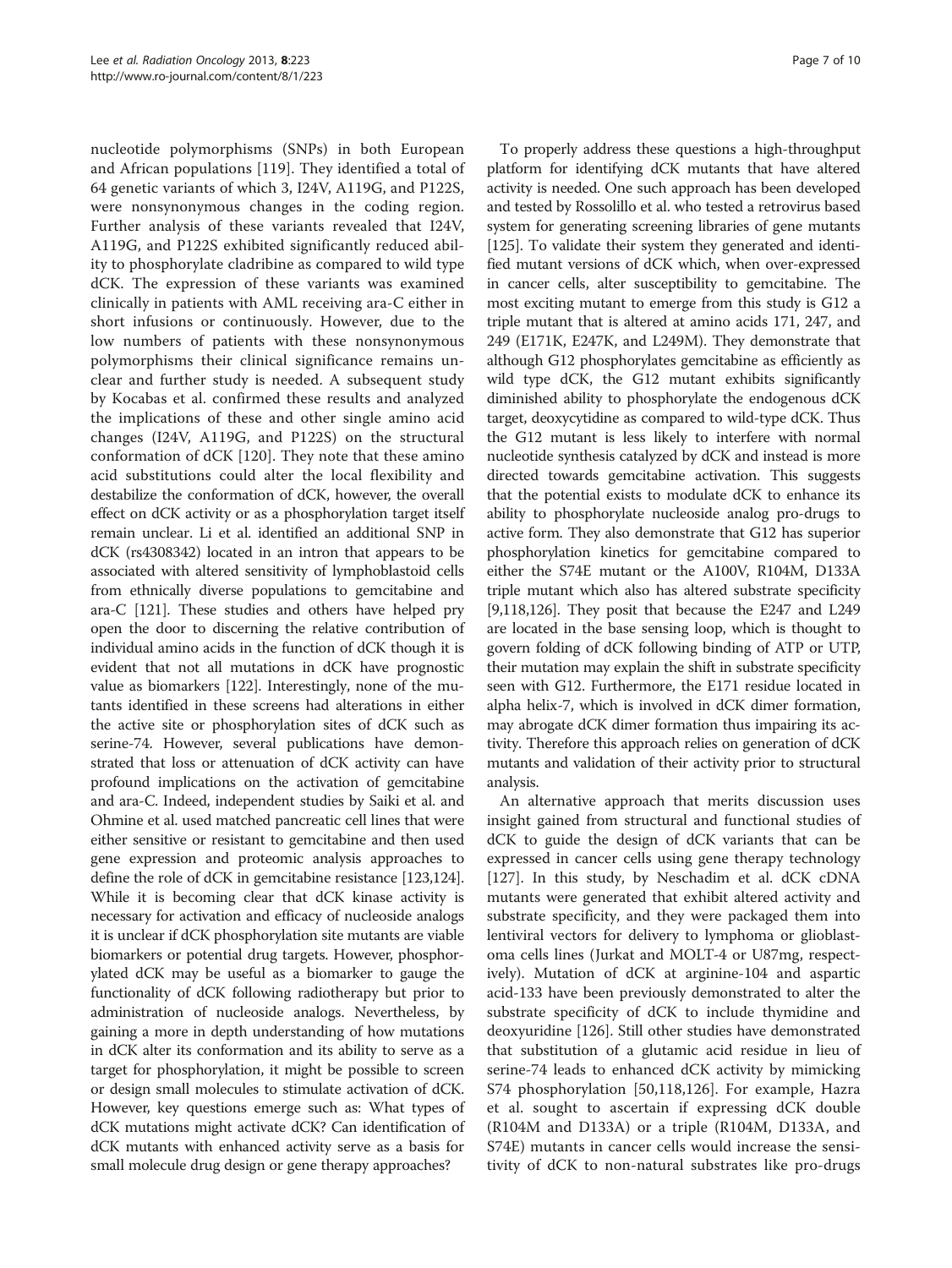<span id="page-7-0"></span>bromovinyl-deoxyuridine (BVdU) or L-thymidine (LdT) [[128](#page-9-0)]. The cells transduced with triple mutants were most sensitive to cell death in response to treatment with both BVdU and LdT. The glioblastoma cell line U87mg was most sensitive followed by both lymphoma cell lines. These studies, therefore, offer proof of concept that dCK can serve as a potential biomarker or target for small molecule development.

## Conclusions

In summary, a number of prominent nucleoside analogs have been shown to have a synergistic effect when used in combination with radiation. The underlying mechanisms behind this synergism remain poorly understood but may result from inhibition of DNA repair machinery, inhibition of DNA synthesis, cell cycle redistribution, or activation of nucleoside kinases such as dCK. Indeed, many of the currently used nucleoside analogs that have exhibited synergistic activity with radiotherapy are activated by dCK. It is well recognized that hematological malignancies, including many leukemias and lymphomas, express higher than normal levels of dCK and that this makes them more "sensitive" to nucleoside analog induced cell death. However, solid tumors do not exhibit a clear dCK expression pattern and in many cases they have low dCK expression levels. Thus, by leveraging recent developments in our understanding of dCK function and activation it may be possible to develop pharmacologic or genetic therapeutic approaches to increase the susceptibility of these tumors to radiation and antimetabolite combination therapy. Additionally, new insight on the function of dCK and mechanism of activation has applicability to nucleoside analogs in the pipeline currently such as thiarabine and sapacitabine.

#### Competing interests

Southern Research Institute holds the patent on clofarabine and has received royalties from its sale. William B. Parker has financially benefitted from these payments. Bo Xu has a US Patent Application (US2008/ 0262003A1) related to clofarabine.

#### Authors' contributions

BX and MWL organized the structure of the manuscript. ML, WBP and BX wrote the manuscript. All authors read and approved the final manuscript.

#### Acknowledgement

We thank Dr. Wei Xie for preparing the literature. This work was supported by NIH grants R01CA133093 and R01ES016354 to Bo Xu.

#### Author details

<sup>1</sup>Department of Medical Education, College of Medicine, University of Central Florida, 6850 Lake Nona Blvd., Orlando, FL 32827, USA. <sup>2</sup>Department of Biochemistry and Molecular Biology, Southern Research Institute, Birmingham, AL 35205, USA. <sup>3</sup>Comprehensive Cancer Center, University of Alabama at Birmingham, Birmingham, AL 35205, USA. <sup>4</sup>Laboratory of Molecular Radiation biology, Southern Research Institute, 2000 9th Ave South, Birmingham, AL 35205, USA.

#### Received: 5 June 2013 Accepted: 24 September 2013 Published: 26 September 2013

#### References

- 1. Montgomery JA, Hewson K: Nucleosides of 2-fluoroadenine. J Med Chem 1969, 12(3):498–504.
- 2. Huang P, Plunkett W: Phosphorolytic cleavage of 2-fluoroadenine from 9-beta-D-arabinofuranosyl-2-fluoroadenine by Escherichia coli. A pathway for 2-fluoro-ATP production. Biochem Pharmacol 1987, 36(18):2945–2950.
- 3. Pugmire MJ, Ealick SE: Structural analyses reveal two distinct families of nucleoside phosphorylases. Biochem J 2002, 361(Pt 1):1–25.
- 4. Brockman RW, Schabel FM Jr, Montgomery JA: Biologic activity of 9-beta-Darabinofuranosyl-2-fluoroadenine, a metabolically stable analog of 9-beta-D-arabinofuranosyladenine. Biochem Pharmacol 1977, 26(22):2193–2196.
- 5. Danhauser L, et al: 9-beta-D-arabinofuranosyl-2-fluoroadenine 5' monophosphate pharmacokinetics in plasma and tumor cells of patients with relapsed leukemia and lymphoma. Cancer Chemother Pharmacol 1986, 18(2):145–152.
- 6. Gandhi V, Plunkett W: Cellular and clinical pharmacology of fludarabine. Clin Pharmacokinet 2002, 41(2):93–103.
- 7. Shewach DS, Reynolds KK, Hertel L: Nucleotide specificity of human deoxycytidine kinase. Mol Pharmacol 1992, 42(3):518–524.
- 8. Krenitsky TA, et al: Deoxycytidine kinase from calf thymus. Substrate and inhibitor specificity. J Biol Chem 1976, 251(13):4055–4061.
- 9. Sabini E, et al: Structure of human dCK suggests strategies to improve anticancer and antiviral therapy. Nat Struct Biol 2003, 10(7):513–519.
- 10. Arner ES, Eriksson S: Mammalian deoxyribonucleoside kinases. Pharmacol Ther 1995, 67(2):155–186.
- 11. Grever M, et al: A comprehensive phase I and II clinical investigation of fludarabine phosphate. Semin Oncol 1990, 17(5 Suppl 8):39-48.
- 12. Nitsche M, et al: Fludarabine combined with radiotherapy in patients with locally advanced NSCLC lung carcinoma: a phase I study. J Cancer Res Clin Oncol 2012, 138(7):1113–1120.
- 13. Consoli U, et al: Differential induction of apoptosis by fludarabine monophosphate in leukemic B and normal T cells in chronic lymphocytic leukemia. Blood 1998, 91(5):1742–1748.
- 14. Sandoval A, Consoli U, Plunkett W: Fludarabine-mediated inhibition of nucleotide excision repair induces apoptosis in quiescent human lymphocytes. Clin Cancer Res 1996, 2(10):1731–1741.
- 15. Piro LD, et al: Lasting remissions in hairy-cell leukemia induced by a single infusion of 2-chlorodeoxyadenosine. N Engl J Med 1990, 322(16):1117–1121.
- 16. Santana VM, et al: Complete hematologic remissions induced by 2-chlorodeoxyadenosine in children with newly diagnosed acute myeloid leukemia. Blood 1994, 84(4):1237–1242.
- 17. Saven A, et al: 2-Chlorodeoxyadenosine activity in patients with untreated, indolent non-Hodgkin's lymphoma. Blood 1995, 86(5):1710–1716.
- 18. Saven A, Piro LD: 2-Chlorodeoxyadenosine: a new nucleoside agent effective in the treatment of lymphoid malignancies. Leuk Lymphoma 1993, 10(Suppl):43–49.
- 19. Cass CE, Au-Yeung TH: Enhancement of 9-beta-darabinofuranosyladenine cytotoxicity to mouse leukemia L1210 in vitro by 2'-deoxycoformycin. Cancer Res 1976, 36(4):1486–1491.
- 20. Carson DA, et al: Biochemical basis for the enhanced toxicity of deoxyribonucleosides toward malignant human T cell lines. Proc Natl Acad Sci U S A 1979, 76(5):2430–2433.
- 21. Lotfi K, Juliusson G, Albertioni F: Pharmacological basis for cladribine resistance. Leuk Lymphoma 2003, 44(10):1705–1712.
- 22. King KM, et al: A comparison of the transportability, and its role in cytotoxicity, of clofarabine, cladribine, and fludarabine by recombinant human nucleoside transporters produced in three model expression systems. Mol Pharmacol 2006, 69(1):346–353.
- 23. Leung GP, Tse CM: The role of mitochondrial and plasma membrane nucleoside transporters in drug toxicity. Expert Opin Drug Metab Toxicol 2007, 3(5):705–718.
- 24. Mackey JR, et al: Functional nucleoside transporters are required for gemcitabine influx and manifestation of toxicity in cancer cell lines. Cancer Res 1998, 58(19):4349-4357.
- 25. Wang L, et al: Substrate specificity of mitochondrial 2'-deoxyguanosine kinase. Efficient phosphorylation of 2-chlorodeoxyadenosine. J Biol Chem 1993, 268(30):22847–22852.
- 26. Hatzis P, et al: The intracellular localization of deoxycytidine kinase. J Biol Chem 1998, 273(46):30239–30243.
- 27. Johansson M, Brismar S, Karlsson A: Human deoxycytidine kinase is located in the cell nucleus. Proc Natl Acad Sci U S A 1997, 94(22):11941-11945.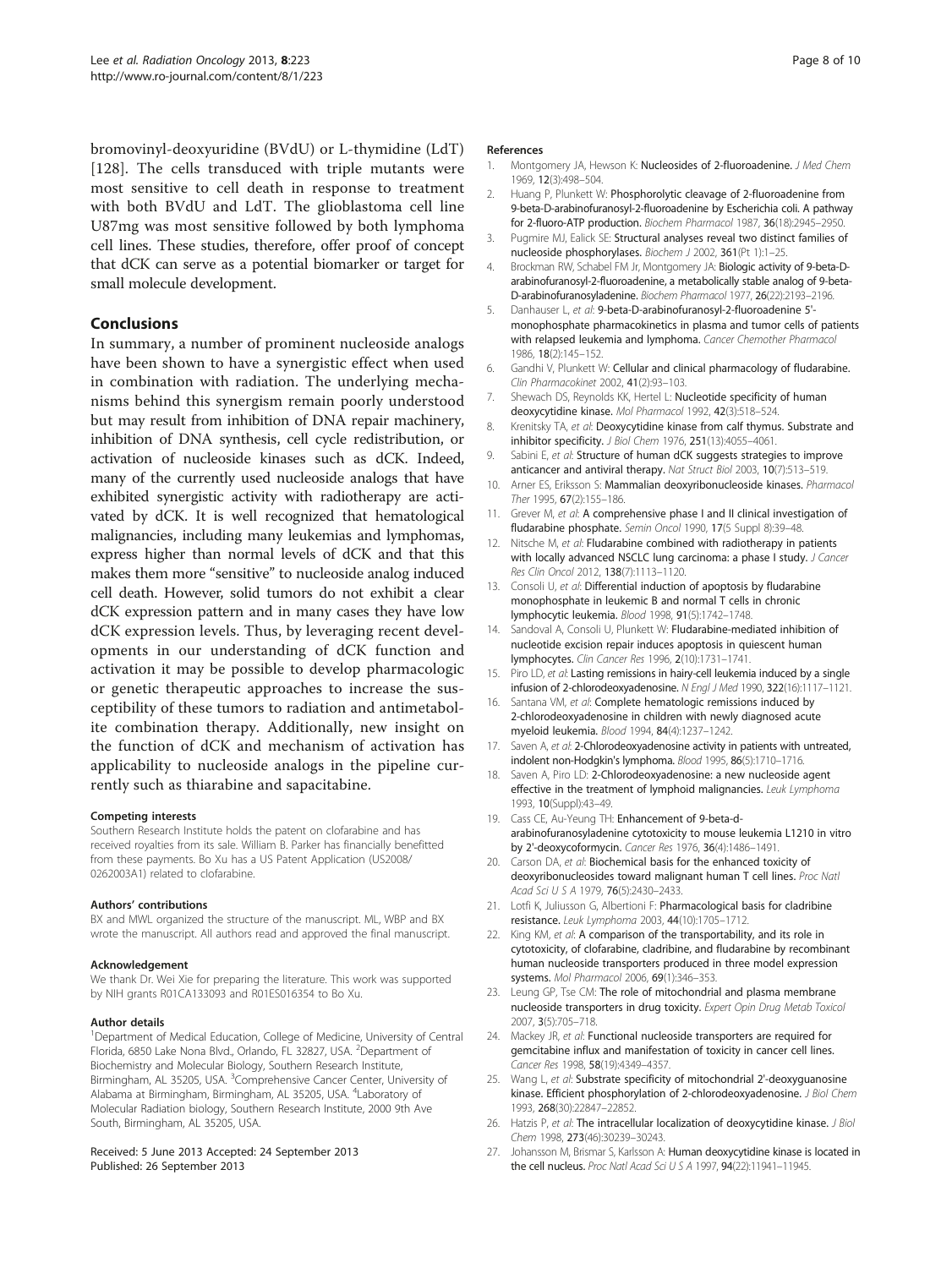- <span id="page-8-0"></span>28. Kawasaki H, et al: Relationship of deoxycytidine kinase and cytoplasmic 5'-nucleotidase to the chemotherapeutic efficacy of 2 chlorodeoxyadenosine. Blood 1993, 81(3):597–601.
- 29. Hentosh P, Koob R, Blakley RL: Incorporation of 2-halogeno-2' deoxyadenosine 5-triphosphates into DNA during replication by human polymerases alpha and beta. J Biol Chem 1990, 265(7):4033–4040.
- 30. Parker WB, et al: Interaction of 2-halogenated dATP analogs (F, CI, and Br) with human DNA polymerases, DNA primase, and ribonucleotide reductase. Mol Pharmacol 1988, 34(4):485–491.
- 31. Pettitt AR, Sherrington PD, Cawley JC: Role of poly(ADP-ribosyl)ation in the killing of chronic lymphocytic leukemia cells by purine analogues. Cancer Res 2000, 60(15):4187–4193.
- 32. Robertson LE, et al: Induction of apoptotic cell death in chronic lymphocytic leukemia by 2-chloro-2'-deoxyadenosine and 9-beta-Darabinosyl-2-fluoroadenine. Blood 1993, 81(1):143–150.
- 33. Seto S, et al: Mechanism of deoxyadenosine and 2-chlorodeoxyadenosine toxicity to nondividing human lymphocytes. J Clin Invest 1985, 75(2):377-383.
- 34. Pettitt AR, et al: Purine analogues kill resting lymphocytes by p53-dependent and -independent mechanisms. Br J Haematol 1999, 105(4):986–988.
- 35. Griffig J, Koob R, Blakley RL: Mechanisms of inhibition of DNA synthesis by 2-chlorodeoxyadenosine in human lymphoblastic cells. Cancer Res 1989, 49(24 Pt 1):6923–6928.
- 36. Fabianowska-Majewska K, et al: The influence of 2-chloro-2' deoxyadenosine on metabolism of deoxyadenosine in human primary CNS lymphoma. Biochem Pharmacol 1995, 50(9):1379–1383.
- 37. Genini D, et al: Deoxyadenosine analogs induce programmed cell death in chronic lymphocytic leukemia cells by damaging the DNA and by directly affecting the mitochondria. Blood 2000, 96(10):3537–3543.
- 38. Hentosh P, Tibudan M: 2-Chloro-2'-deoxyadenosine, an antileukemic drug, has an early effect on cellular mitochondrial function. Mol Pharmacol 1997, 51(4):613–619.
- 39. Cheson BD: Perspectives on purine analogues. Hematol Cell Ther 1996, 38(Suppl 2):S109–S116.
- 40. Saven A, Piro LD: 2-Chlorodeoxyadenosine: a newer purine analog active in the treatment of indolent lymphoid malignancies. Ann Intern Med 1994, 120(9):784–791.
- 41. Bonate PL, et al: Discovery and development of clofarabine: a nucleoside analogue for treating cancer. Nat Rev Drug Discov 2006, 5(10):855-863.
- 42. Avramis VI, Plunkett W: 2-fluoro-ATP: a toxic metabolite of 9-beta-Darabinosyl-2-fluoroadenine. Biochem Biophys Res Commun 1983, 113(1):35–43.
- 43. Montgomery JA, et al: Synthesis and biologic activity of 2'-fluoro-2-halo derivatives of 9-beta-D-arabinofuranosyladenine. J Med Chem 1992, 35(2):397–401.
- 44. Galmarini CM, Mackey JR, Dumontet C: Nucleoside analogues and nucleobases in cancer treatment. Lancet Oncol 2002, 3(7):415–424.
- 45. Zhang Y, Secrist JA 3rd, Ealick SE: The structure of human deoxycytidine kinase in complex with clofarabine reveals key interactions for prodrug activation. Acta Crystallogr D Biol Crystallogr 2006, 62(Pt 2):133–139.
- 46. Zhenchuk A, et al: Mechanisms of anti-cancer action and pharmacology of clofarabine. Biochem Pharmacol 2009, 78(11):1351–1359.
- 47. Lotfi K, et al: Biochemical pharmacology and resistance to 2-chloro-2'arabino-fluoro-2'-deoxyadenosine, a novel analogue of cladribine in human leukemic cells. Clin Cancer Res 1999, 5(9):2438–2444.
- 48. Parker WB, et al: Comparison of the mechanism of cytotoxicity of 2chloro-9-(2-deoxy-2- fluoro-beta-D-arabinofuranosyl)adenine, 2-chloro-9- (2-deoxy-2-fluoro- beta-D-ribofuranosyl)adenine, and 2-chloro-9-(2 deoxy-2,2-difluoro- beta-D-ribofuranosyl)adenine in CEM cells. Mol Pharmacol 1999, 55(3):515–520.
- 49. Nagai S, et al: Deoxycytidine kinase modulates the impact of the ABC transporter ABCG2 on clofarabine cytotoxicity. Cancer Res 2011, 71(5):1781–1791.
- 50. Smal C, et al: Identification of in vivo phosphorylation sites on human deoxycytidine kinase. Role of Ser-74 in the control of enzyme activity. J Biol Chem 2006, 281(8):4887–4893.
- 51. Yang C, et al: Deoxycytidine kinase regulates the G2/M checkpoint through interaction with cyclin-dependent kinase 1 in response to DNA damage. Nucleic Acids Res 2012, 40(19):9621–9632.
- 52. Parker WB, et al: Effects of 2-chloro-9-(2-deoxy-2-fluoro-beta-Darabinofuranosyl)adenine on K562 cellular metabolism and the inhibition of human ribonucleotide reductase and DNA polymerases by its 5'-triphosphate. Cancer Res 1991, 51(9):2386–2394.
- 53. Xie C, Plunkett W: Metabolism and actions of 2-chloro-9-(2-deoxy-2 fluoro-beta-D- arabinofuranosyl)-adenine in human lymphoblastoid cells. Cancer Res 1995, 55(13):2847–2852.
- 54. Genini D, et al: Nucleotide requirements for the in vitro activation of the apoptosis protein-activating factor-1-mediated caspase pathway. J Biol Chem 2000, 275(1):29–34.
- 55. Kantarjian HM, et al: Phase I clinical and pharmacology study of clofarabine in patients with solid and hematologic cancers. J Clin Oncol 2003, 21(6):1167–1173.
- 56. Stackhouse MA, et al: Preclinical combination therapy of clofarabine plus radiation. Nucleosides Nucleotides Nucleic Acids 2012, 31(9):692–705.
- 57. Gandhi V, Plunkett W: Clofarabine and nelarabine: two new purine nucleoside analogs. Curr Opin Oncol 2006, 18(6):584–590.
- 58. Lambe CU, et al: 2-Amino-6-methoxypurine arabinoside: an agent for T-cell malignancies. Cancer Res 1995, 55(15):3352-3356.
- 59. Cohen A, et al: Deoxyguanosine triphosphate as a possible toxic metabolite in the immunodeficiency associated with purine nucleoside phosphorylase deficiency. J Clin Invest 1978, 61(5):1405-1409
- 60. Cohen A, et al: The expression of deoxyguanosine toxicity in T lymphocytes at different stages of maturation. J Immunol 1980, 125(4):1578–1582.
- 61. Gelfand EW, Lee JJ, Dosch HM: Selective toxicity of purine deoxynucleosides for human lymphocyte growth and function. Proc Natl Acad Sci U S A 1979, 76(4):1998-2002.
- 62. Giblett ER, et al: Nucleoside-phosphorylase deficiency in a child with severely defective T-cell immunity and normal B-cell immunity. Lancet 1975, 1(7914):1010–1013.
- 63. Rodriguez CO Jr, Stellrecht CM, Gandhi V: Mechanisms for T-cell selective cytotoxicity of arabinosylguanine. Blood 2003, 102(5):1842–1848.
- Cohen A, Lee JW, Gelfand EW: Selective toxicity of deoxyguanosine and arabinosyl guanine for T-leukemic cells. Blood 1983, 61(4):660–666.
- 65. Prus KL, Averett DR, Zimmerman TP: Transport and metabolism of 9-beta-D-arabinofuranosylguanine in a human T-lymphoblastoid cell line: nitrobenzylthioinosine-sensitive and -insensitive influx. Cancer Res 1990, 50(6):1817–1821.
- 66. Rodriguez CO Jr, et al: Arabinosylguanine is phosphorylated by both cytoplasmic deoxycytidine kinase and mitochondrial deoxyguanosine kinase. Cancer Res 2002, 62(11):3100–3105.
- 67. Fyrberg A, et al: Induction of fetal hemoglobin and ABCB1 gene expression in 9-beta-D-arabinofuranosylguanine-resistant MOLT-4 cells. Cancer Chemother Pharmacol 2011, 68(3):583–591.
- 68. Rodriguez CO Jr, Gandh V: Arabinosylguanine-induced apoptosis of T-lymphoblastic cells: incorporation into DNA is a necessary step. Cancer Res 1999, 59(19):4937-4943.
- 69. Sundaram M, et al: Topology of a human equilibrative, nitrobenzylthioinosine (NBMPR)-sensitive nucleoside transporter (hENT1) implicated in the cellular uptake of adenosine and anti-cancer drugs. J Biol Chem 2001, 276(48):45270–45275.
- 70. Capizzi RL, et al: Alteration of the pharmacokinetics of high-dose ara-C by its metabolite, high ara-U in patients with acute leukemia. J Clin Oncol 1983, 1(12):763–771.
- 71. Verhoef V, Sarup J, Fridland A: Identification of the mechanism of activation of 9-beta-D-arabinofuranosyladenine in human lymphoid cells using mutants deficient in nucleoside kinases. Cancer Res 1981, 41(11 Pt 1):4478–4483.
- 72. Chen ZS, Tiwari AK: Multidrug resistance proteins (MRPs/ABCCs) in cancer chemotherapy and genetic diseases. FEBS J 2011, 278(18):3226–3245.
- 73. Bhalla K, Nayak R, Grant S: Isolation and characterization of a deoxycytidine kinase-deficient human promyelocytic leukemic cell line highly resistant to 1-beta-D- arabinofuranosylcytosine. Cancer Res 1984, 44(11):5029–5037.
- 74. Owens JK, et al: Resistance to 1-beta-D-arabinofuranosylcytosine in human T-lymphoblasts mediated by mutations within the deoxycytidine kinase gene. Cancer Res 1992, 52(9):2389–2393.
- 75. Keith FJ, et al: Inhibition of bcl-2 with antisense oligonucleotides induces apoptosis and increases the sensitivity of AML blasts to Ara-C. Leukemia 1995, 9(1):131–138.
- 76. Iacobini M, et al: Involvement of oxygen radicals in cytarabine-induced apoptosis in human polymorphonuclear cells. Biochem Pharmacol 2001, 61(8):1033–1040.
- 77. Seidman AD: Gemcitabine as single-agent therapy in the management of advanced breast cancer. Oncology (Williston Park) 2001, 15(2 Suppl 3):11-14.